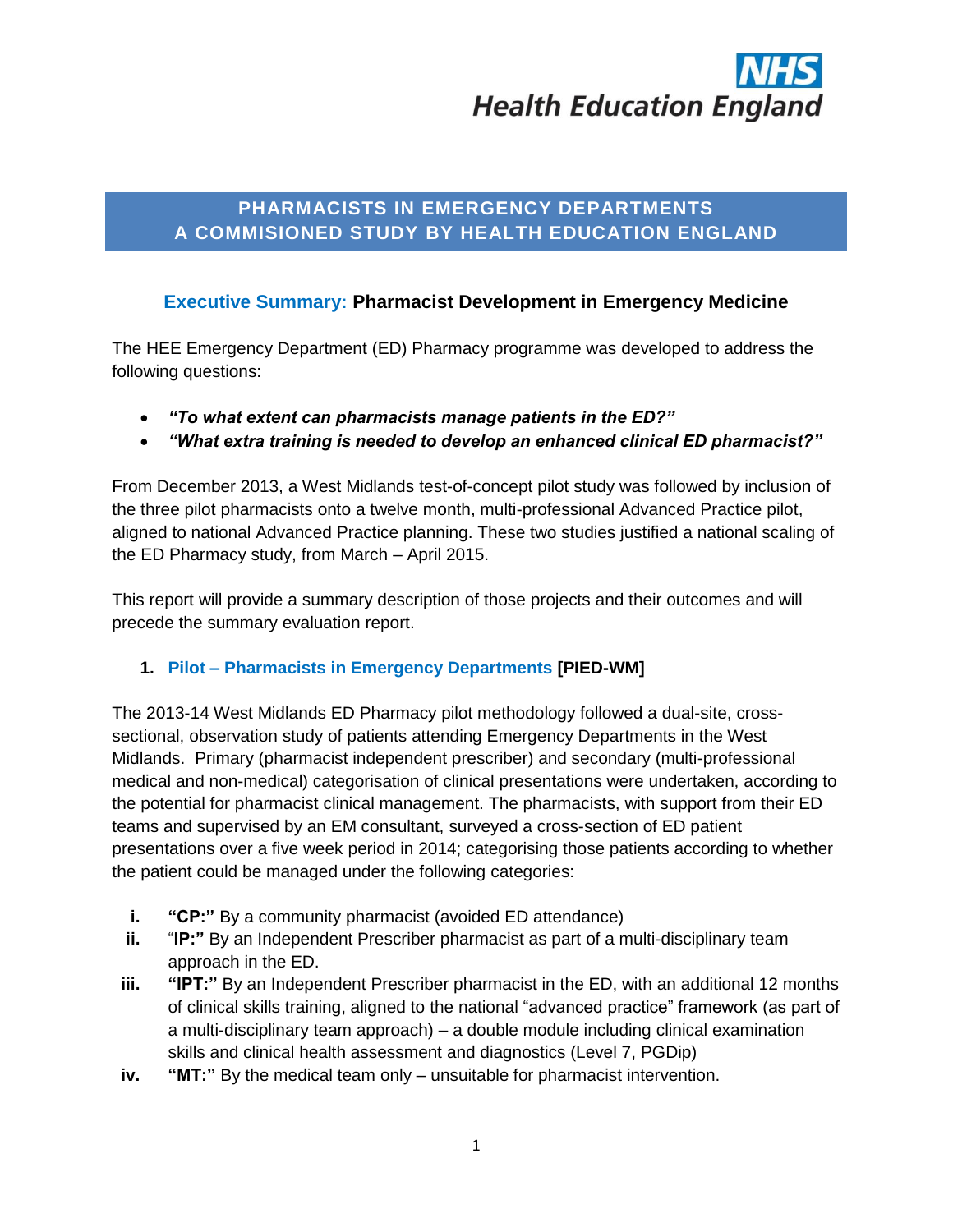782 patients were evaluated over a five week period, from two West Midlands Acute Trust EDs – Worcester Acute Hospitals Trust and Birmingham Children's Hospital Foundation Trust.

The pilot was considered a success; fulfilling its primary aim of demonstrating an evidence base to justify further study (suggesting the potential for pharmacists to manage up to 48.2% of ED attendees).

# **2. National ED Pharmacy Project [PIED-Eng]**

As with the West Midlands pilot, the national project involved a multisite, cross-sectional, observational study. To capture an effective national cross-section and encourage local engagement, each of the 13 LETBs were asked to nominate Trust EDs in their local area. The study commenced in March 2015, across 12 of the 13 LETBs. 49 Trust EDs submitted data, with a total of 18,613 sets of patient data received (each site was asked to provide anonymized details of approx. 400 cases). All data related to a five week period, between March and April 2015. The purposive sample was taken from a cross-section of attendees and care pathways, to reflect the usual workload characteristics of the departments.

Primary categorisation of presentations was undertaken by the data capture independent prescriber pharmacists (IPPs) at the study sites. These staff had access to the full patient details at the point of data capture. Clinical supervision was provided at each site by at least one EM Consultant and the pharmacist was encouraged to review data with the assistance of the ED clinical team.

Secondary categorisation was undertaken with reference to the anonymised summary information, recorded for this purpose by the data capture IPPs. Secondary categorisation was designed to confirm validity of primary categorisation. Randomised cases were sent to each of the secondary categorisers (14 pharmacists, 6 ED doctors, 4 ED nurses), who **each** received anonymised details of 800 cases, to categorise into the four categories (as described at [1]).

Primary and secondary categorisations were compared and the level of agreement between the two identified.

The national project data-set included age, presenting complaint and clinical grouping, relating to each patient presentation. To inform decisions about training needs, competency mapping, curriculum design and future modification of existing curricula, each pharmacist was also asked to capture specific training needs, relating to each patient presentation.

# **3. National Project Outcomes**

Primary categorisation of 18,613 ED cases found that 35.7% of cases have the potential for clinical management by a pharmacist (CP=4%, IP=4%, IPT=28%), usually working as part of a multiprofessional clinical team in the ED. The "IPT" category is dependent on further advanced clinical training, aligned to the Advanced Clinical Practice training pathway, as described at 1(iii).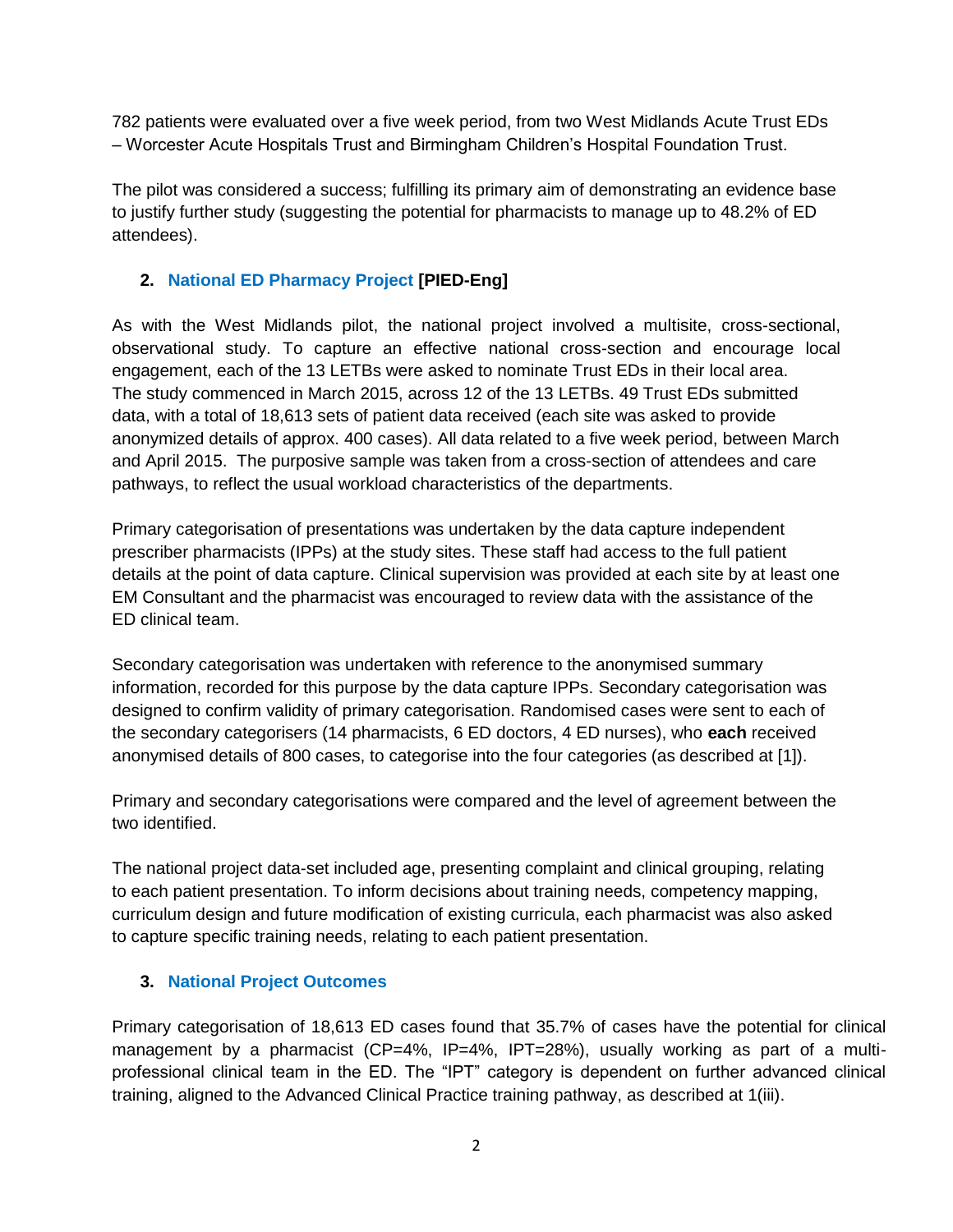Secondary categorisation of the data (75% of total data set; n=13,990) supports the validity of the primary categorisation findings, with **36.0 - 36.7%** having potential for clinical management by a pharmacist. It should be noted that Doctors assessed the potential for pharmacist management at **37.4%**. If further training were to concentrate on the two main clinical areas then (achievable) IPT becomes 19% - that is, pharmacists (overall) could manage 27% of cases attending ED.

The **training needs** identified by the primary categorizers (n=46) were split into four themes:

- 1. **Clinical examination and assessment** (42 sites, n=4510)
- 2. **Diagnostic skills** (36 sites, n=1381)
- 3. **Medical management and treatment** (46 sites, n=1236)
- 4. **Training course component** (16 sites, n=359)

Specifics in each theme were identified.

**Note**: IP pharmacists already have a minimum of eight years' training and experiential learning at Masters level. Future work-stream development will include the mapping of pharmacist training against the HEE **Advanced Clinical Practice** framework.

# **Conclusion**

With additional Advanced Practice training, there is potential for IP pharmacists to manage up to 36% of ED attendees, where those attendees present with symptoms likely to be seen in the Minors Area of the ED, under the overall supervision of a doctor. Based specifically on completion of a 12 month (Level 7, PGDip) Advanced Practice-level training course - with modules in clinical examination skills and clinical health assessment and diagnostics - it is estimated that the achievable level of pharmacist management may be 27% of all cases. This study provides an evidence base for maximising advanced clinical training for ED pharmacists.

# **4. Alignment to Existing Training - Advanced Practice**

The PIED-WM project relied for its "IPT" categorisation on a 12 month training programme, aligned to the national Advanced Practice pathway. To properly evidence the potential for this as an appropriate pharmacist training pathway, Health Education England-West Midlands launched a pilot postgraduate certificate in "*Advanced Clinical Practice for Healthcare Professionals*" from May 2014 – May 2015. The course recruited a 15-strong multi-professional cohort, which included the three pharmacists from the ED Pharmacy pilot. This (Master's level, 12 month) programme comprised two modules in *"Clinical Investigations and Diagnostics"* and *"Clinical Examination Skills,"* mirroring the "IPT" categorisation of the PIED-WM and PIED-ENG projects. Successes of the course included the three pharmacists all passing every element of assessment at first attempt. The pharmacists attained a wide range of new clinical skills including cardiac arrest management, phlebotomy, wound management and undertaking vital signs. The project suggested that Pharmacists are capable of undertaking an Advanced Practice programme of study competently and confidently.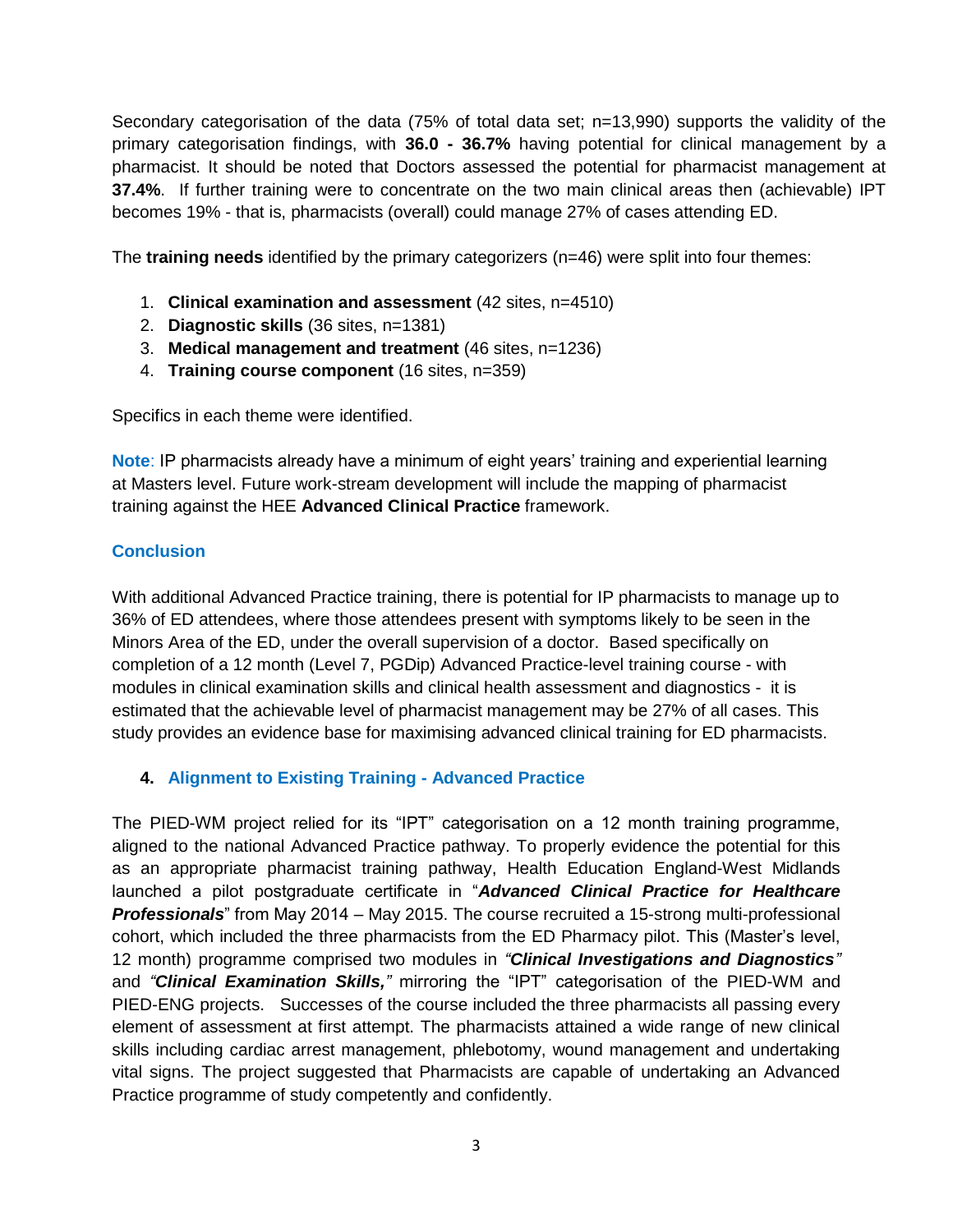# **Summary Evaluation Report November 2015**

This evaluation was funded by Health Education England and undertaken by the Academic Practice Unit, Aston University / Birmingham Children's Hospital.

**Evaluation Lead:** Dr David Terry

**Senior Researchers:** Dr Chi Huynh and Dr Kostas Petridis

**Research Associates:** Hirminder Ubhi, Alex Guelfout, Jo Correa-West, Beth Barratt.

We are grateful to all the participants and organisations who contributed to the evaluation.

# **Introduction**

At present there are concerns about maintaining appropriate clinical staffing levels in Emergency Departments (ED) in England.[1] Concerns about maintaining the clinical workforce are also experienced in other countries.[2][3] One possible solution is the extension of clinical activity performed by non-medical staff – including pharmacists.[4] Subsidiary clinical management of ED attendees may support patient through-put, relieve pressure on medical staff and reduce costs.

Extending the pharmacist's role in ED may also contribute to error minimisation.[3][5] Publications concerning pharmacists working within ED are usually focused on drug management or their role in 'Rapid Response Teams'.[6][7]

Over the last 10 years there has been an expansion of Universities training pharmacists, leading to an excess of registered pharmacists in England.

Advanced clinical pharmacy practice may be particularly relevant for pharmacist prescribers.

Since 2006 clinical pharmacists in Great Britain have been able to undertake further training in order to have full independent prescribing rights. In March 2015 there were 2,191 pharmacists with independent prescribing rights registered with the national regulatory body, the General Pharmaceutical Council.

# **Study aims:**

- To determine the potential for pharmacists to manage patients within ED;
- To identify the clinical areas most likely to be impacted by extending the role of the pharmacists (using a defined Impact Index); and
- To identify the training needs for the future ED workforce of pharmacists.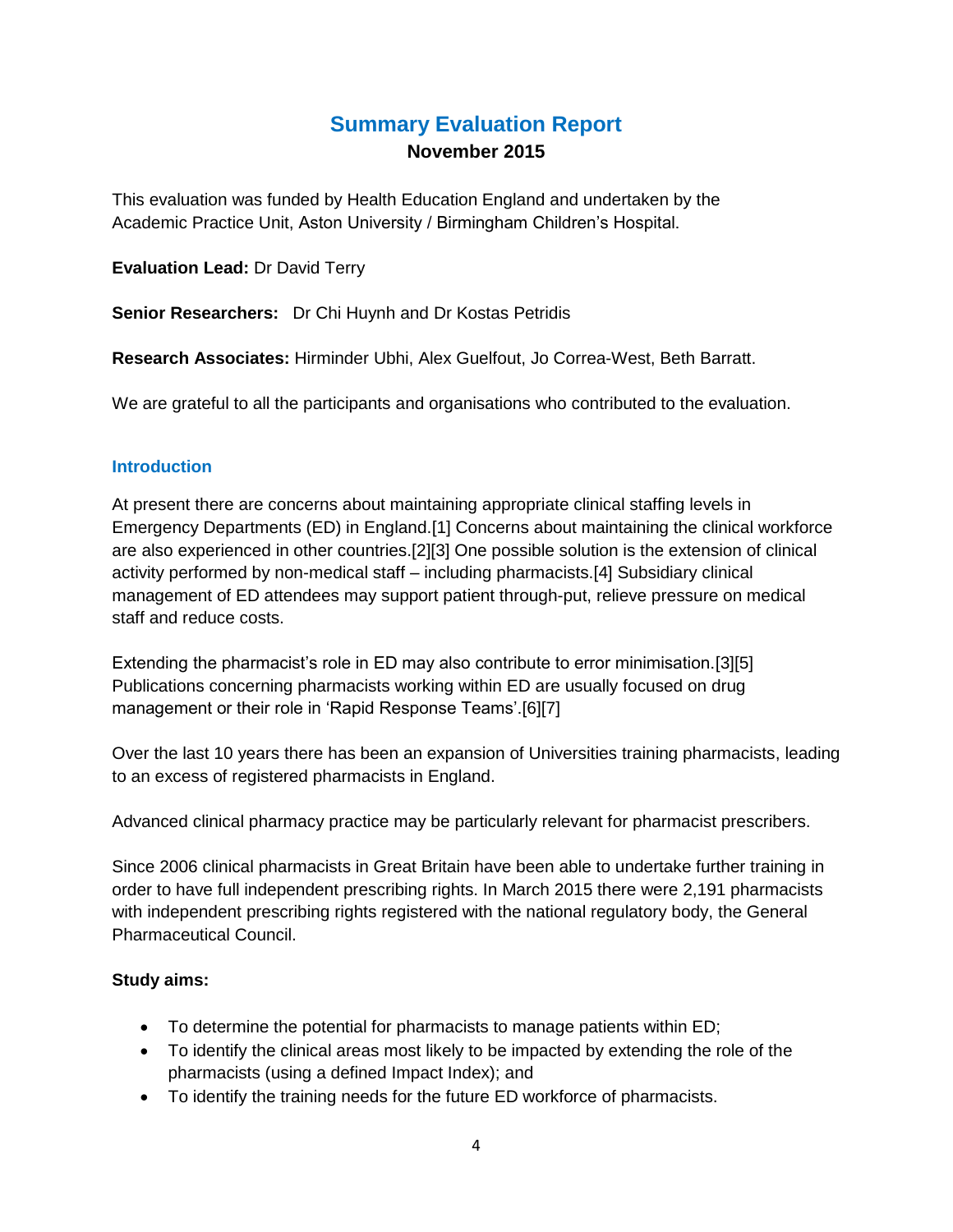# **METHOD**

### **A. Primary categorisation**

Multisite, cross-sectional observational study conducted by independent prescribing pharmacist data collectors within 49 hospital sites in England (primary categorization).

The data capture pharmacists were asked to identify patient attendance at their Emergency Department, record anonymized details of the cases, and categorize each into one of four possible categories. The purposive sample was taken from a cross-section of attendees and care pathways to reflect the usual workload characteristics of the departments. An anonymized data-set for each attendee was recorded and managed using MS Excel 2007 and a purpose built MS Access database. Each site was requested to provide anonymized details of 400 cases.

The four categorizations were:

- i. **CP (Community Pharmacist):** Could be managed by a Community Pharmacist (CP) working in a community pharmacy. (That is: attendance at ED was not necessary). CPs have at least 5 years training.
- ii. **IP (Independent Prescriber Pharmacist):** Could be managed by a hospital pharmacist with Independent Prescriber status. IPs have further post-registration training that gives them some clinical assessment skills and allows them to be fully independent prescribers. IPs have at least 8 years training / experience.
- iii. **IPT (Independent Prescriber Pharmacist with additional training):** Could be managed by a hospital pharmacist with Independent Prescriber status **and** additional clinical training, aligned to the Advanced Practice pathway. The study is designed to identify what further training would be most useful – both within and supplementary to existing Advanced Practice training pathways.
- **iv. MT (Medical Team):** Unsuitable for pharmacist management requires Medical Team management.

Primary categorization of harvested presentations was undertaken by the data capture independent prescriber pharmacists (IPPs) at the study sites. These staff had access to the full patient details at the point of data capture.

# **B. Secondary categorisation**

Secondary categorization was undertaken by reference to the anonymized summary information recorded for this purpose by the data capture IPPs.

The data-set included age, presenting complaint and clinical grouping. Blind secondary categorization was undertaken by 14 pharmacists, 6 ED doctors and 4 ED nurses. This was completed personally by each of the secondary categorisers without consultation and without reference to categories assigned by others.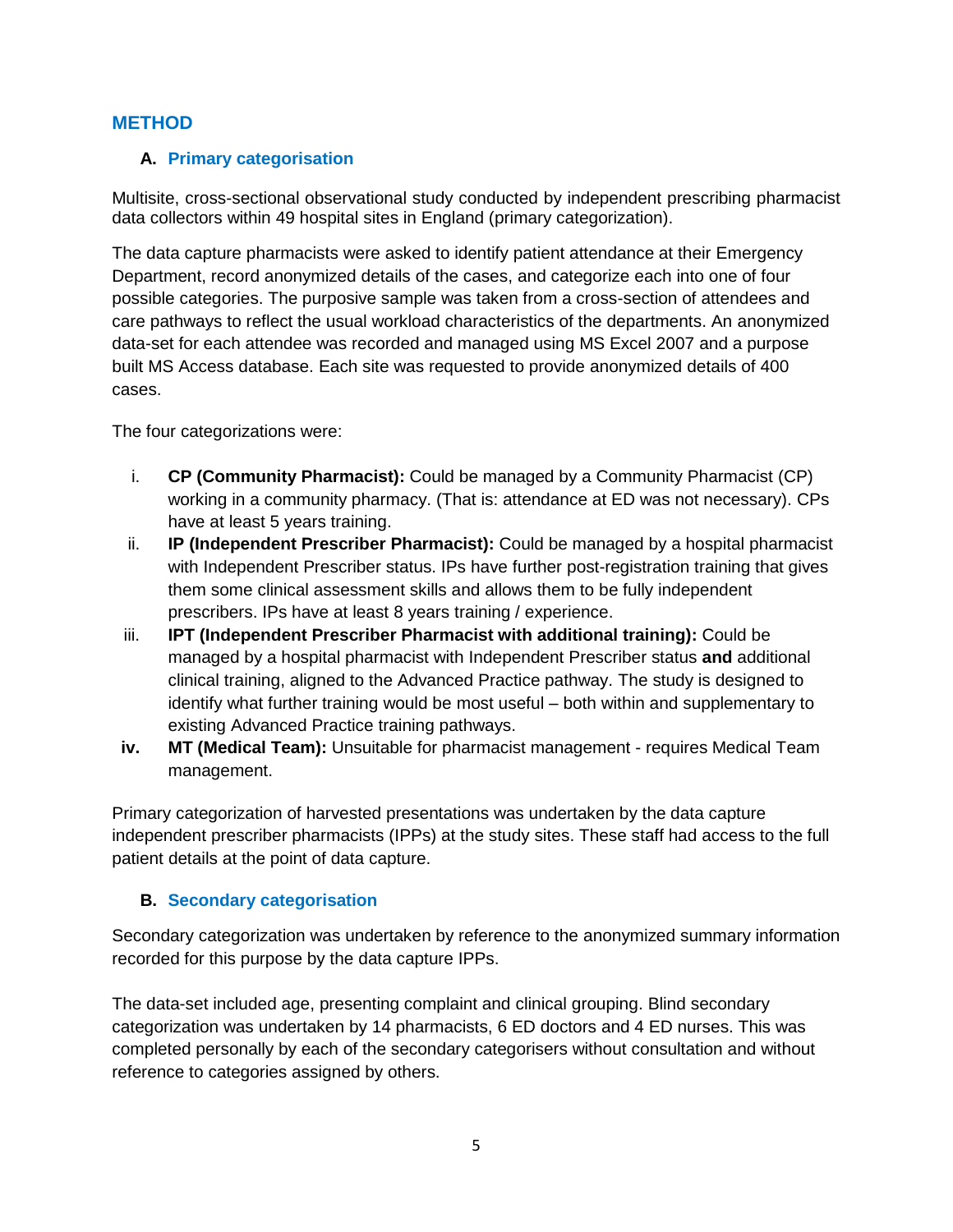Randomised cases were sent to each of the secondary categorisers who received anonymized details of 800 cases to categorize into the four categories as previously described. The primary and secondary categorizations were compared and the level of agreement between the two identified.

# **C. Impact index**

Cases were assigned a clinical grouping in relation to the nature of their admission, for example general medicine, cardiology, surgery and renal. An impact index score was calculated to provide a measure of the potential for pharmacists to support the clinical workload in that grouping. The impact index algorithm accommodates both the workload associated with the clinical group and the potential proportion of patients that may be managed by pharmacists.

The impact index was calculated as: -

 $Im$ pact  $(i) =$ 

Total cases of CP,IP, IPT in the clinical group Total number of cases in the clinical group

×

Total number of cases per clinical group total number of cases (excluding those where clinical grouping was not assigned)

The algebraic expression is:

Impact(i) = % workload of grouping (w)  $\times$  % ability of pharmacists to manage that clinical group (a).

# $I(i) = w \times a$

The higher the Impact Index the greater potential for pharmacists to support the clinical workload in that grouping.

Clinical grouping is not fully synonymous with the usual case mix of clinical specialties, but rather is a subset of Emergency Department attendees.

Clinical grouping is used in this study to group presentations to identify clinical areas suitable for inclusion in advanced practice training.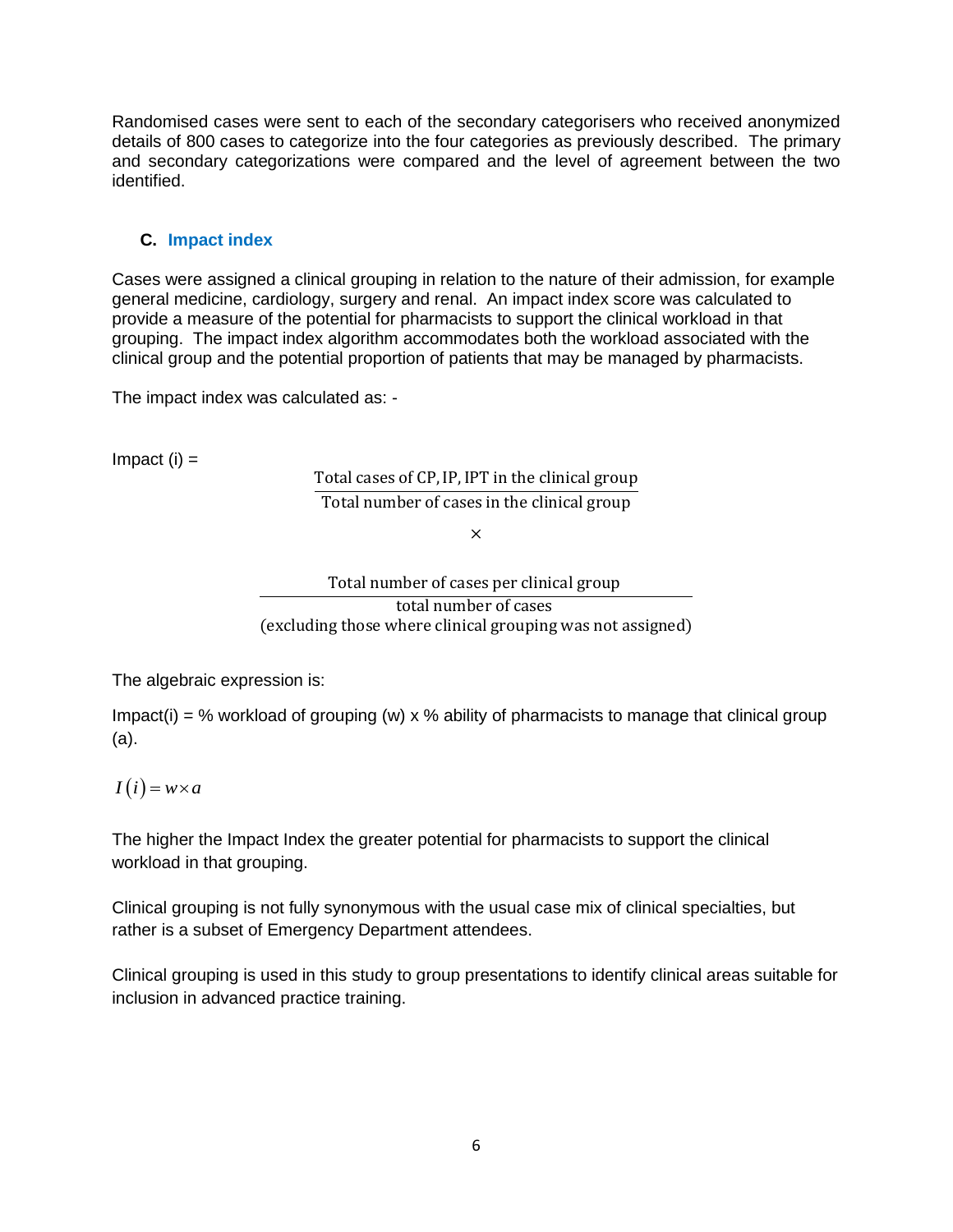# **Results: Summary of Key Findings**

**18,613** Emergency Department cases were observed from **49 sites** between March and July 2015.

The age ranged from 0 to 115 years with a median age of 44 years and mode age of 27 years.

The most frequent clinical groupings were: General Medicine (36.4%), Orthopaedics (16.5%), Cardiology (5%), General Surgery (4.9%) and Respiratory (4%).

#### **Primary categorization found that 36% of cases were suitable for management by a pharmacist.**

The **clinical groupings** where pharmacists can potentially have the highest impact are listed below: clinical grouping (Impact Index):

- **General Medicine** (13.2)
- **Orthopaedics** (9.7)
- **Respiratory** (1.8)
- **ENT** (1.6)
- **Gastroenterology** (1.3).

**Table 1: Demographics and clinical grouping of the emergency presentations from 49 sites – Primary data**

|                             | <b>Description</b>     | <b>Finding</b>                                                                                                                       |
|-----------------------------|------------------------|--------------------------------------------------------------------------------------------------------------------------------------|
| information                 | <b>Number of sites</b> | 49                                                                                                                                   |
|                             | Number of ED           | 18613                                                                                                                                |
|                             | cases (patients)       |                                                                                                                                      |
|                             | Gender of              | 9633 (52%) Female                                                                                                                    |
|                             | patients               | 8980 (48%) Male                                                                                                                      |
|                             |                        |                                                                                                                                      |
| general<br>Demographics and | Age of patients        | Average (median) $age = 44$ years<br>Average (mode) $age = 27$ years<br>Average (mean) $age = 46.5$ years<br>Range: $-0 - 115$ years |
|                             | <b>Clinical</b>        | General Medicine - 6774 (36.4%)                                                                                                      |
|                             | groupings (the         | Orthopaedics - 3072 (16.5%)                                                                                                          |
|                             | five most frequent     | Cardiology $-930(5%)$                                                                                                                |
|                             | clinical               | General Surgery - 903 (4.9%)                                                                                                         |
|                             | groupings)             | Respiratory - 751 (4%)                                                                                                               |
|                             |                        |                                                                                                                                      |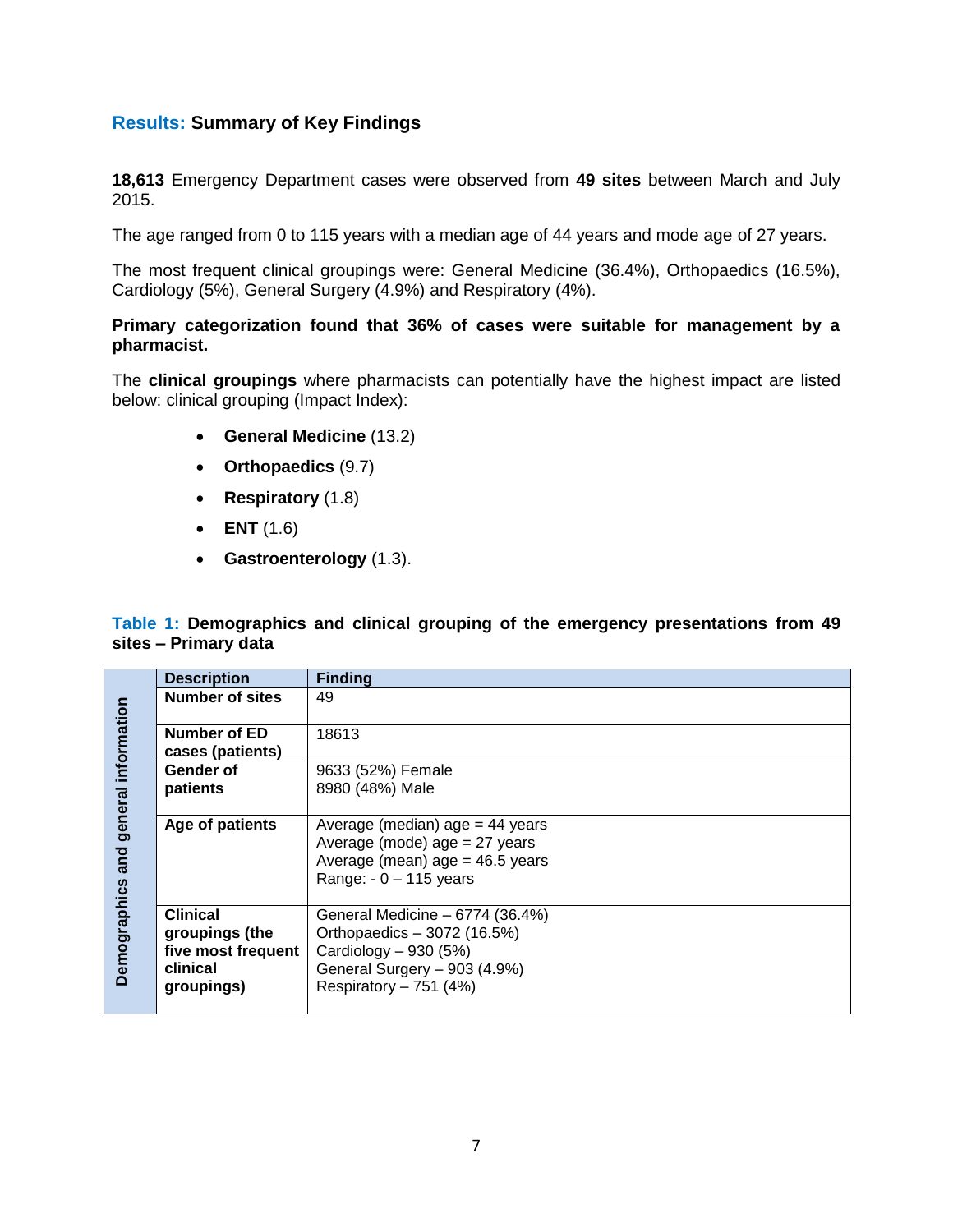# **Table 2: Primary categorization and Impact Index**

|                        | <b>Description</b> | <b>Finding</b>                                                                |              |                                  |               |  |  |  |  |
|------------------------|--------------------|-------------------------------------------------------------------------------|--------------|----------------------------------|---------------|--|--|--|--|
|                        | <b>Primary</b>     | $CP = 726 (3.9\%)$                                                            |              |                                  |               |  |  |  |  |
|                        | categorization of  | $= 719(3.9\%)$<br>IP.                                                         |              |                                  |               |  |  |  |  |
|                        | cases from the     | $IPT = 5202 (27.9%)$                                                          |              |                                  |               |  |  |  |  |
|                        | data               | $MT = 11966 (64.3%)$                                                          |              |                                  |               |  |  |  |  |
| Primary categorization |                    | Total number of cases that can be managed by a pharmacist $= 6647$<br>(35.7%) |              |                                  |               |  |  |  |  |
|                        | Top 5 Impact       |                                                                               | <b>Total</b> | Total cases $\Sigma$ CP, IP, IPT | <b>Impact</b> |  |  |  |  |
|                        | Index by clinical  |                                                                               | cases        |                                  | index         |  |  |  |  |
|                        | grouping           | Medicine-General                                                              | 6774         | 2212                             | 13.2%         |  |  |  |  |
|                        |                    | Orthopaedics                                                                  | 3072         | 1627                             | 9.7%          |  |  |  |  |
|                        |                    | Respiratory                                                                   | 751          | 308                              | 1.8%          |  |  |  |  |
|                        |                    | <b>ENT</b>                                                                    | 513          | 276                              | 1.6%          |  |  |  |  |
|                        |                    | Gastroenterology                                                              | 723          | 212                              | 1.3%          |  |  |  |  |

# **Table 3: Secondary categorization and Impact Index**

|                          | <b>Description</b>            | <b>Finding</b>                                                                                                                                                                           |                               |              |        |                                                                     |  |
|--------------------------|-------------------------------|------------------------------------------------------------------------------------------------------------------------------------------------------------------------------------------|-------------------------------|--------------|--------|---------------------------------------------------------------------|--|
|                          | <b>Secondary</b>              | Secondary categorization                                                                                                                                                                 |                               |              |        |                                                                     |  |
|                          | categorisation -              |                                                                                                                                                                                          |                               | Count        | %      |                                                                     |  |
|                          | either a<br>pharmacist, nurse |                                                                                                                                                                                          | <b>CP</b>                     | 479          | 2.4%   |                                                                     |  |
|                          | or doctor                     |                                                                                                                                                                                          | IP                            | 1784         | 8.9%   |                                                                     |  |
|                          |                               |                                                                                                                                                                                          | <b>IPT</b>                    | 4937         | 24.7%  |                                                                     |  |
|                          |                               |                                                                                                                                                                                          | <b>MT</b>                     | 12777        | 64.0%  |                                                                     |  |
|                          |                               |                                                                                                                                                                                          | <b>Total</b>                  | 19977        | 100%   |                                                                     |  |
|                          |                               |                                                                                                                                                                                          | <b>Total</b><br><b>Pharms</b> | 7200         | 36.04% |                                                                     |  |
|                          |                               | Nurses) – calculation type = $B$ ( $*$ ). Some cases received secondary<br>categorization more than once.<br>Secondary categorization, using mean per case – calculation type = $A$ (*). |                               |              |        | Secondary categorization ALL combined (14 Pharmacists, 6 Doctors, 4 |  |
|                          |                               |                                                                                                                                                                                          |                               | <b>Count</b> | $\%$   |                                                                     |  |
|                          |                               |                                                                                                                                                                                          | <b>CP</b>                     | 246          | 1.8%   |                                                                     |  |
| secondary categorization |                               |                                                                                                                                                                                          | CP/IP                         | 33           | 0.2%   |                                                                     |  |
|                          |                               |                                                                                                                                                                                          | IP                            | 794          | 5.7%   |                                                                     |  |
|                          |                               |                                                                                                                                                                                          | <b>IP/IPT</b>                 | 339          | 2.4%   |                                                                     |  |
|                          |                               |                                                                                                                                                                                          | <b>IPT</b>                    | 3716         | 26.6%  |                                                                     |  |
|                          |                               |                                                                                                                                                                                          | <b>IPT/MT</b>                 | 828          | 5.9%   |                                                                     |  |
|                          |                               |                                                                                                                                                                                          | <b>MT</b>                     | 8034         | 57.4%  |                                                                     |  |
|                          |                               |                                                                                                                                                                                          | <b>Total</b><br><b>Total</b>  | 13990        | 100%   |                                                                     |  |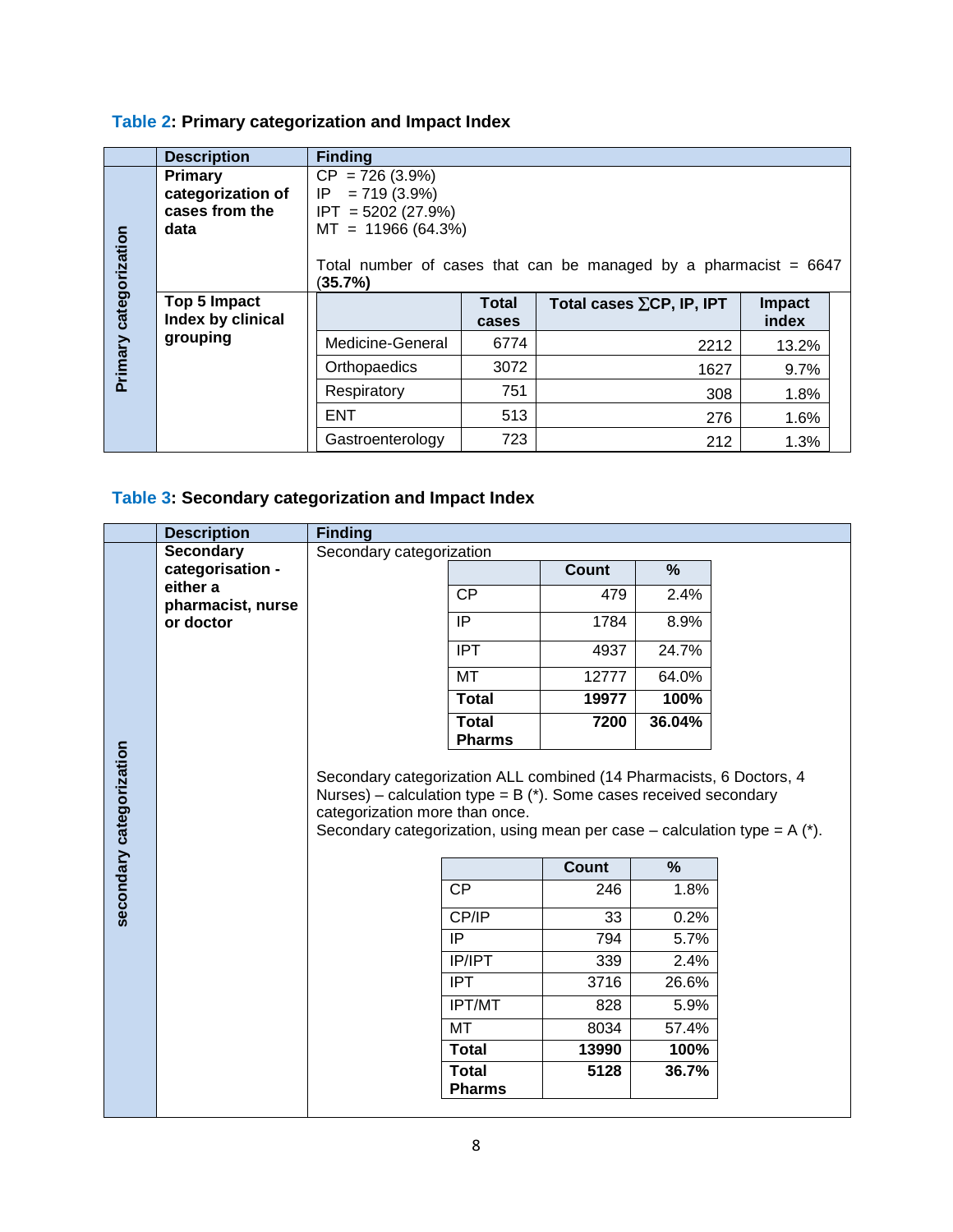|                                                              | * Type A calculation: award numerical values to ordinal data (CP=1, IP=2,<br>IPT=3, IPT=4). Take mean of score for each case, and express each case<br>to one of 7 categories (CP, CP/IP, IP, IP/IPT, IPT, IPT/MT, MT). |                                                                                                                                                                                                                                           |                                                                                                                            |                                               |       |                        |                        |  |
|--------------------------------------------------------------|-------------------------------------------------------------------------------------------------------------------------------------------------------------------------------------------------------------------------|-------------------------------------------------------------------------------------------------------------------------------------------------------------------------------------------------------------------------------------------|----------------------------------------------------------------------------------------------------------------------------|-----------------------------------------------|-------|------------------------|------------------------|--|
|                                                              |                                                                                                                                                                                                                         | Type B calculation: sum all secondary categorizations expressed in the four<br>categories (CP, IP, IPT, MT).                                                                                                                              |                                                                                                                            |                                               |       |                        |                        |  |
| Top 5 Impact<br>Index per clinical<br>grouping<br>(secondary |                                                                                                                                                                                                                         |                                                                                                                                                                                                                                           | <b>Pharms</b><br>within<br>category<br>(count)                                                                             | <b>Pharms</b><br>within<br>category<br>$(\%)$ |       | Cat %                  | Impact<br><b>Index</b> |  |
| categorization)                                              |                                                                                                                                                                                                                         | <b>Medicine - General</b>                                                                                                                                                                                                                 | 2173                                                                                                                       |                                               | 33.2% | 39.8%                  | 13.2%                  |  |
|                                                              |                                                                                                                                                                                                                         | <b>Orthopaedics</b>                                                                                                                                                                                                                       | 1628                                                                                                                       |                                               | 53.3% | 18.6%                  | 9.9%                   |  |
|                                                              |                                                                                                                                                                                                                         | <b>Respiratory</b>                                                                                                                                                                                                                        | 306                                                                                                                        |                                               | 41.1% | 4.5%                   | 1.9%                   |  |
|                                                              |                                                                                                                                                                                                                         | <b>ENT</b>                                                                                                                                                                                                                                | 276                                                                                                                        |                                               | 54.4% | 3.1%                   | 1.7%                   |  |
|                                                              |                                                                                                                                                                                                                         | Gastroenterology                                                                                                                                                                                                                          | 211                                                                                                                        |                                               | 29.5% | 4.35%                  | 1.3%                   |  |
| <b>Primary</b><br>(Pharmacist)-                              |                                                                                                                                                                                                                         | In order to analyse whether there is agreement between primary categoriser<br>(Pharmacist) and secondary categoriser (Doctors) the following hypotheses                                                                                   |                                                                                                                            |                                               |       |                        |                        |  |
| secondary<br>(Doctor)<br>categorizer<br>agreement            | are assumed:<br>Categorisers) and doctors (Secondary Categorisers).                                                                                                                                                     | By conducting ANOVA analysis, the p-value equals to 0.00 (less than<br>significance level, 0.05), thus, the means are not equal. This is interpreted<br>as a difference in the responses between pharmacists (Primary                     | The mean responses between Pharmacists and Doctors are equal<br>The mean responses between Pharmacists and Doctors are not |                                               |       |                        |                        |  |
|                                                              |                                                                                                                                                                                                                         |                                                                                                                                                                                                                                           | Primary<br>(Pharmacists)                                                                                                   | $\%$                                          |       | Secondary<br>(Doctors) | %                      |  |
|                                                              |                                                                                                                                                                                                                         | <b>CP</b>                                                                                                                                                                                                                                 | 180                                                                                                                        | 3.91                                          |       | 183                    | 3.98                   |  |
|                                                              |                                                                                                                                                                                                                         | <b>CP/IP</b>                                                                                                                                                                                                                              |                                                                                                                            |                                               |       | 5                      | 0.11                   |  |
|                                                              |                                                                                                                                                                                                                         | IP                                                                                                                                                                                                                                        | 211                                                                                                                        | 4.58                                          |       | 493                    | 10.71                  |  |
|                                                              |                                                                                                                                                                                                                         | <b>IP/IPT</b>                                                                                                                                                                                                                             |                                                                                                                            |                                               |       | 6                      | 0.13                   |  |
|                                                              |                                                                                                                                                                                                                         | <b>IPT</b><br><b>IPT/MT</b>                                                                                                                                                                                                               | 1334                                                                                                                       | 28.99                                         |       | 1014<br>39             | 22.03<br>0.85          |  |
|                                                              |                                                                                                                                                                                                                         | <b>MT</b>                                                                                                                                                                                                                                 | 2877                                                                                                                       | 62.52                                         |       | 2862                   | 62.19                  |  |
|                                                              |                                                                                                                                                                                                                         | <b>Total Cases</b>                                                                                                                                                                                                                        | 4602                                                                                                                       |                                               |       | 4602                   |                        |  |
|                                                              |                                                                                                                                                                                                                         | <b>Total Pharm</b><br>management                                                                                                                                                                                                          | 1,725                                                                                                                      | 37.48                                         |       | 1,721                  | 37.40                  |  |
|                                                              |                                                                                                                                                                                                                         | However, the final overall results are very similar, with pharmacists<br>considering 37.48% patients could be managed by pharmacists, and<br>doctors considering 37.40% patients could be managed by a pharmacist.<br>Calculation type A. |                                                                                                                            |                                               |       |                        |                        |  |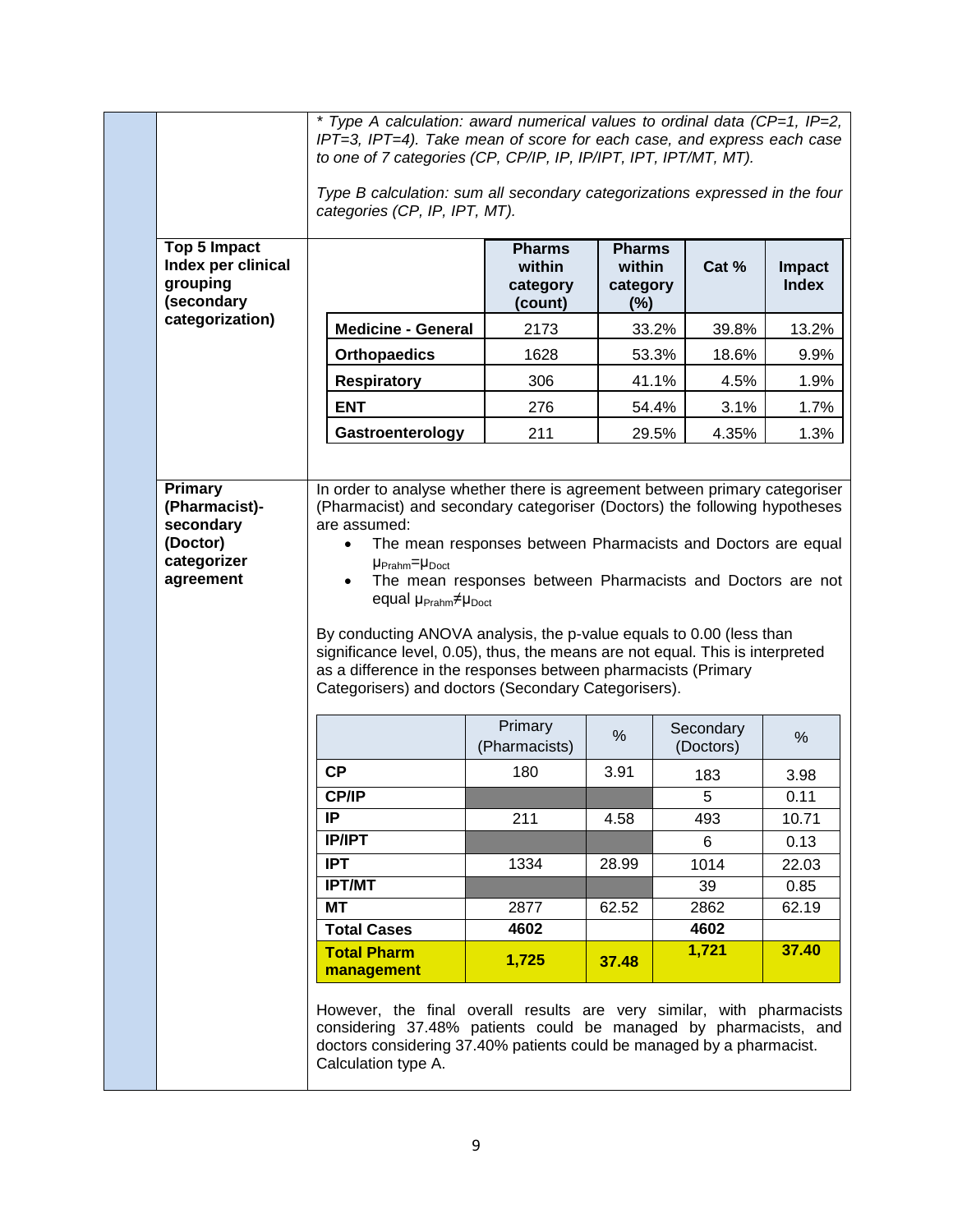# **Table 4: Regional variations**

|                                |                    | <b>Primary Category</b> |      |               | <b>Secondary Category (calc type B)</b> |           |           |       |            |                        |           |
|--------------------------------|--------------------|-------------------------|------|---------------|-----------------------------------------|-----------|-----------|-------|------------|------------------------|-----------|
| Region                         | Number<br>of sites | <b>CP</b>               | IP   | <b>IPT</b>    | Pharmacist<br>combined                  | <b>MT</b> | <b>CP</b> | IP    | <b>IPT</b> | Pharmacist<br>combined | <b>MT</b> |
|                                |                    | $\%$                    | $\%$ | $\frac{0}{0}$ | $\%$                                    | $\%$      | %         | $\%$  | $\%$       | $\%$                   | $\%$      |
| Buckinghamshire<br>Oxfordshire | 4                  | 4.2                     | 3.9  | 22.0          | 30.1                                    | 69.86     | 2.87      | 9.36  | 26.01      | 38.2                   | 61.76     |
| East Anglia                    | 4                  | 2.6                     | 1.8  | 32.1          | 36.5                                    | 63.54     | 1.95      | 6.15  | 22.29      | 30.4                   | 69.61     |
| <b>East Midlands</b>           | 4                  | 2.8                     | 5.9  | 32.6          | 41.3                                    | 58.75     | 1.80      | 7.04  | 23.93      | 32.8                   | 67.23     |
| London                         | 8                  | 10.0                    | 8.0  | 23.4          | 41.5                                    | 58.55     | 3.82      | 11.51 | 23.56      | 38.9                   | 61.11     |
| <b>North East</b>              | 4                  | 0.6                     | 0.6  | 39.9          | 41.0                                    | 59.00     | 1.99      | 9.25  | 23.78      | 35.0                   | 64.98     |
| <b>North West</b>              | 8                  | 2.0                     | 3.6  | 32.7          | 38.3                                    | 61.75     | 2.65      | 10.45 | 26.85      | 40.0                   | 60.05     |
| South                          | $\overline{2}$     | 1.6                     | 6.0  | 17.8          | 25.4                                    | 74.63     | 1.84      | 9.45  | 23.62      | 34.9                   | 65.09     |
| South East                     | 4                  | 1.3                     | 1.4  | 26.0          | 28.7                                    | 71.31     | 1.61      | 8.99  | 20.81      | 31.4                   | 68.59     |
| South west                     | 5                  | 4.6                     | 4.2  | 33.0          | 41.7                                    | 58.30     | 1.46      | 7.29  | 28.67      | 37.4                   | 62.58     |
| <b>West Midlands</b>           | $\overline{2}$     | 2.4                     | 2.2  | 11.5          | 16.1                                    | 83.93     | 2.72      | 7.83  | 32.43      | 43.0                   | 57.03     |
| Yorkshire and<br><b>Humber</b> | $\overline{4}$     | 7.4                     | 2.9  | 19.4          | 29.7                                    | 70.31     | 3.03      | 8.26  | 21.60      | 32.9                   | 67.11     |
| <b>Total</b>                   | 49                 | 3.9                     | 3.9  | 27.9          | 35.7                                    | 64.29     | 2.40      | 8.93  | 25         | 36.0                   | 64        |

As shown in the Table 4 above, regions varied in their opinions concerning pharmacists' potential to manage ED patients, with results ranging from 16.1% to 43% with the West Midlands being a clear outlier according to their primary categorization.

# **Training Needs: Content Analysis**

The training needs identified by the primary categorizers (primary categorizers from 46 sites provided suggestions) were split into four themes, with the top 10 subthemes included in the tables below:

- 1. **Clinical examination and assessment** (42 sites, n=4510)
- 2. Diagnostic skills
- 3. **Medical management and treatment** (46 sites, n=1236)
- 4. **Training course component** (16 sites, n=359)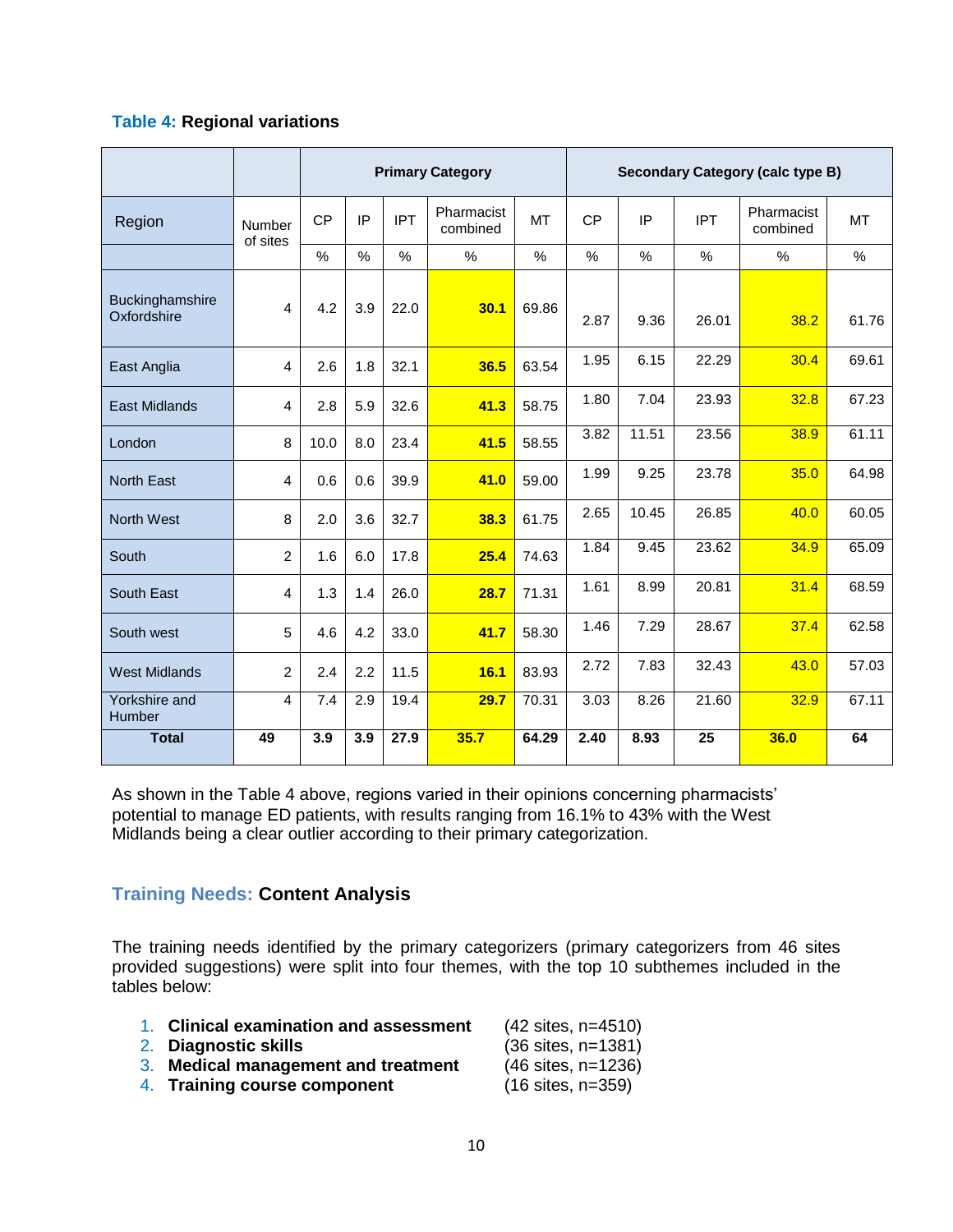| Subtheme (top 10)                              | Number of categorisers involved<br>in providing training needs<br>information | <b>Number of</b><br>times<br>suggested (n) |
|------------------------------------------------|-------------------------------------------------------------------------------|--------------------------------------------|
| X-ray request and interpretation               | 31                                                                            | 1428                                       |
| Body examination (e.g. external<br>2.<br>body) | 37                                                                            | 959                                        |
| Clinical examination and<br>3.<br>assessment   | 12                                                                            | 295                                        |
| <b>Clinical skills</b><br>4.                   | 2                                                                             | 266                                        |
| 5.<br>Neurological assessment                  | 20                                                                            | 220                                        |
| Paediatrics<br>6.                              | 17                                                                            | 137                                        |
| Chest examination<br>7 <sub>1</sub>            | 27                                                                            | 132                                        |
| 8.<br>Respiratory assessment or<br>examination | 15                                                                            | 93                                         |
| Eye examination<br>9.                          | 18                                                                            | 92                                         |
| 10. Observations                               | 5                                                                             | 76                                         |

# **Table 5: Clinical examination and assessment (42 sites, n=4510)**

# **Table 6: Diagnostic skills (36 sites, n=1381)**

| Subtheme (top 10)                       | Number of categorisers involved<br>in providing training needs | <b>Number of</b><br>times |
|-----------------------------------------|----------------------------------------------------------------|---------------------------|
|                                         | information                                                    | suggested (n)             |
| <b>ECG</b>                              | 23                                                             | 546                       |
| <b>Bloods</b><br>2.                     | 14                                                             | 426                       |
| Urine testing<br>3.                     | 10                                                             | 258                       |
| Arterial blood gas interpretation<br>4. | 4                                                              | 22                        |
| Differential diagnosis<br>5.            | 4                                                              | 20                        |
| 6.<br>Troponin T                        | 4                                                              | 12                        |
| D-dimer test request                    | 4                                                              |                           |
| CT Scan interpretation<br>8.            | 2                                                              |                           |
| Blood pressure<br>9.                    | 5                                                              | 6                         |
| 10. Doppler                             | 2                                                              | 5                         |

# **Table 7: Medical management and treatment (46 sites, n=1236)**

| Subtheme (top 10)                  | Number of categorisers involved<br>in providing training needs<br>information | <b>Number of</b><br>times<br>suggested (n) |
|------------------------------------|-------------------------------------------------------------------------------|--------------------------------------------|
| Trauma and injury management<br>1. | 14                                                                            | 136                                        |
| Wound care<br>2.                   | 16                                                                            | 109                                        |
| 3.<br>Analgesia                    | 3                                                                             | 107                                        |
| Paediatric<br>4.                   | 13                                                                            | 62                                         |
| Fracture management<br>5.          | 7                                                                             | 57                                         |
| Minor illnesses<br>6.              | 3                                                                             | 42                                         |
| Pain management                    | 7                                                                             | 37                                         |
| <b>Nosebleeds</b><br>8.            | 7                                                                             | 33                                         |
| Respiratory treatment<br>9.        | 7                                                                             | 33                                         |
| 10. Skin conditions                |                                                                               | 32                                         |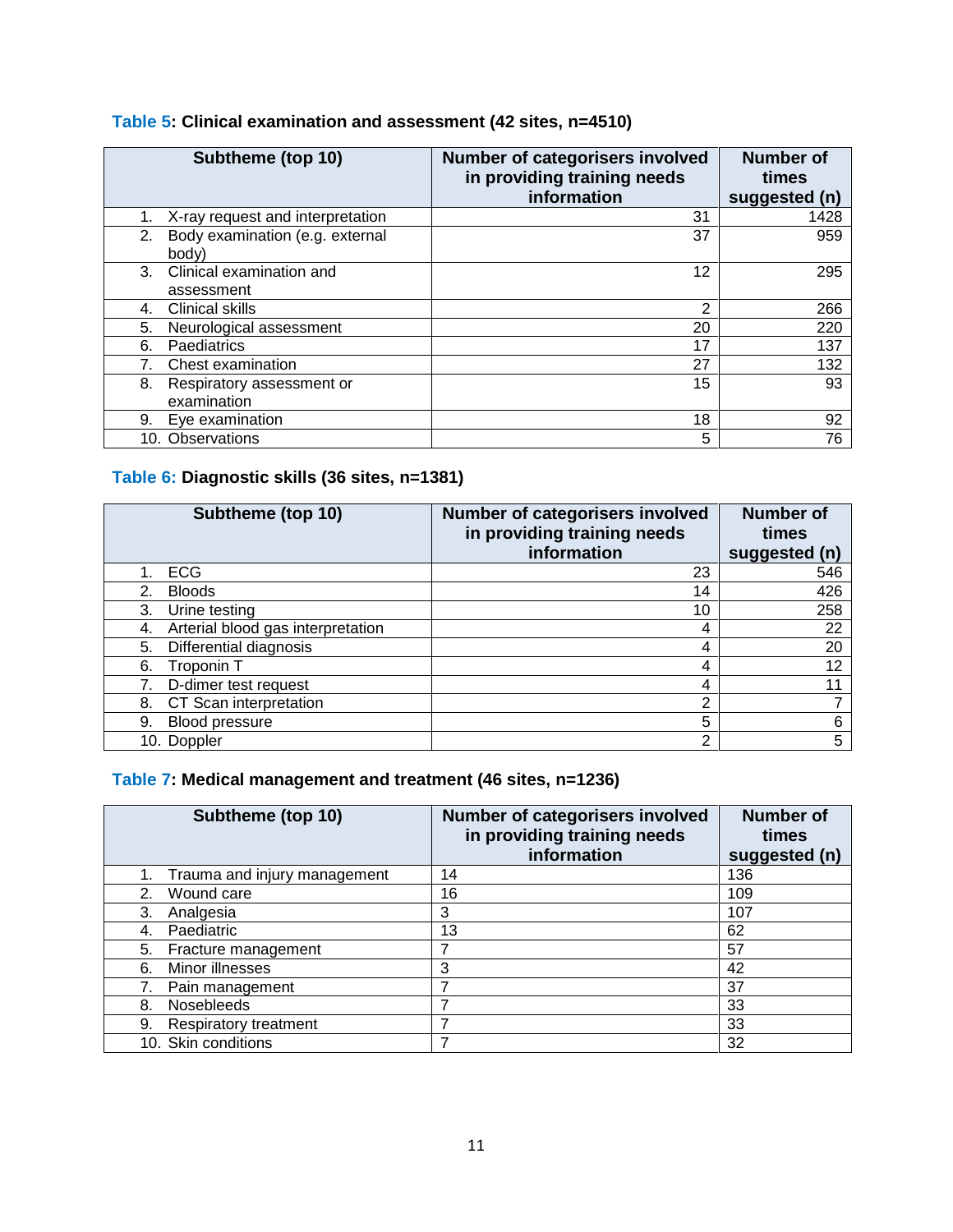| <b>Subtheme</b>                                  | <b>Number of categorisers</b><br>involved in providing<br>training needs information | <b>Number of times</b><br>suggested (n) |
|--------------------------------------------------|--------------------------------------------------------------------------------------|-----------------------------------------|
| Minor injuries course                            | 14                                                                                   | 316                                     |
| Radiology<br>2.                                  |                                                                                      | 4 <sup>1</sup>                          |
| Dermatology clinical skills<br>3.                |                                                                                      |                                         |
| Knowledge<br>compartment<br>οf<br>4.<br>syndrome |                                                                                      |                                         |

#### **Table 8: Training course component (16 sites, n=359)**

# **Conclusions**

- Categorization of 18,613 ED cases confirms the potential for pharmacists to clinically manage up to 36% of ED attendees, as part of a multi-professional ED team, under the overall supervision of a doctor.
	- With existing training (CPs and IPs) pharmacists can manage 8% of ED cases.
	- Further training aligned to the Advanced Clinical Practice training pathway (IPTs) increases the potential of pharmacists to manage a further 28% of cases.
- Secondary categorization of the data (a total of 75%, n=13990) supports the validity of the primary categorization findings.
- Impact index findings suggest that pharmacists with advanced training (IPTs) may be most usefully directed to patients in the general medicine and orthopaedic clinical groupings.
	- If training were to concentrate on the two areas with the highest Impact Index (probably achievable in 12 months advanced clinical training) then, (achievable) IPT becomes 19%, i.e. pharmacists overall could manage 27% of cases attending ED.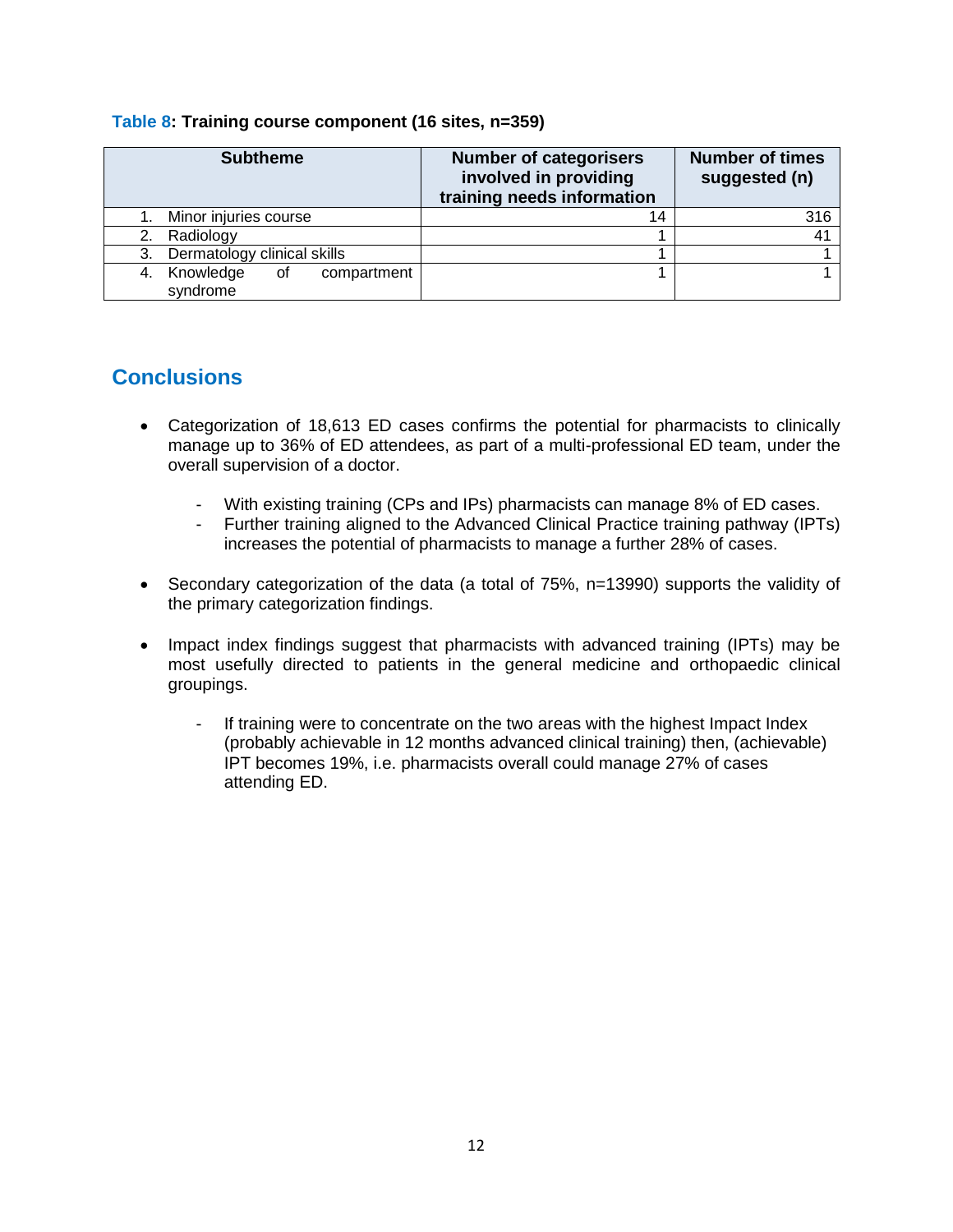# **Publication Outputs to Date**

#### **Conference Abstracts**

- An abstract of the study results (full data) was presented at the [Health Services Research &](http://www.pharmacyresearchuk.org/policy-and-practice/networking-events/health-services-research-pharmacy-practice/)  [Pharmacy Practice Conference](http://www.pharmacyresearchuk.org/policy-and-practice/networking-events/health-services-research-pharmacy-practice/) (HSRPP) as an abstract titled: "*The potential for pharmacists to manage patients attending emergency departments.*" The presentation was given by Dr Terry and Matt Aiello at the University of Reading, on  $7<sup>th</sup>$  April 2016.
- An abstract of the study results (full data) was presented at the national Clinical Pharmacy Congress as a conference abstract. The presentation was given by Matt Aiello in London, on  $22^n$ April 2016.
- An abstract of the study results (full data) was presented at the Irish National Health Summit as a conference abstract. The presentation was given by Matt Aiello in Dublin, on  $22^{nd}$  February 2016.
- An abstract of the interim results were submitted to the American Society of Hospital Pharmacists – 2015 Midyear Clinical Meeting as a conference poster abstract. The poster was presented by Dr Terry in New Orleans, Louisiana, 8<sup>th</sup> December 2015.
- A subset of the paediatric interim dataset (for patients aged from 0-16) was submitted on 30<sup>th</sup> June 2015 as a conference abstract at the Neonatal and Paediatric Pharmacists Group (NPPG) conference. This was accepted as a poster and oral presentation. The presentation was given by Dr Terry in Cheshire on 7<sup>th</sup> November 2015.

#### **Peer-Reviewed Journals**

- The West-Midland's dual site pilot project conducted at Birmingham Children's Hospital NHS Foundation Trust, Heart of England NHS Foundation Trust and Worcester Acute Hospitals NHS Trust has been submitted to peer reviewed journals for consideration.
- The PIED-ENG project data has been submitted to peer reviewed journals for consideration.

Further detail is available on request from the project team – please contact Matt Aiello (Health Education England – West Midlands local office): [matthew.aiello@wm.hee.nhs.uk](mailto:matthew.aiello@wm.hee.nhs.uk)

#### **Future Work and Dissemination**

The research team at the Academic Practice Unit will continue to explore the rich dataset and conduct further analysis of the data as follows:

- **Identify training needs for the 1 year training programme** from the "IPT" further training comments made by the pharmacist primary categorisers, and secondary categorisers (doctors, nurses and pharmacist).
- **Analyse the medication history of patients reported in the Emergency Department**  to identify if there is a relationship between patients with certain long term medications in relation to incidence of admission.

With the agreement of HEE, the PIED project team will now undergo further analysis and exploration of the data, and will publish findings in suitable research reports. We envisage publishing the findings to this study to relevant conferences as abstracts and producing peer review papers from this study.

APU staff will develop and conduct an electronic survey of key stakeholders to identify their experiences, opinions, beliefs and expectations concerning pharmacists in Emergency Departments as front line clinical staff.